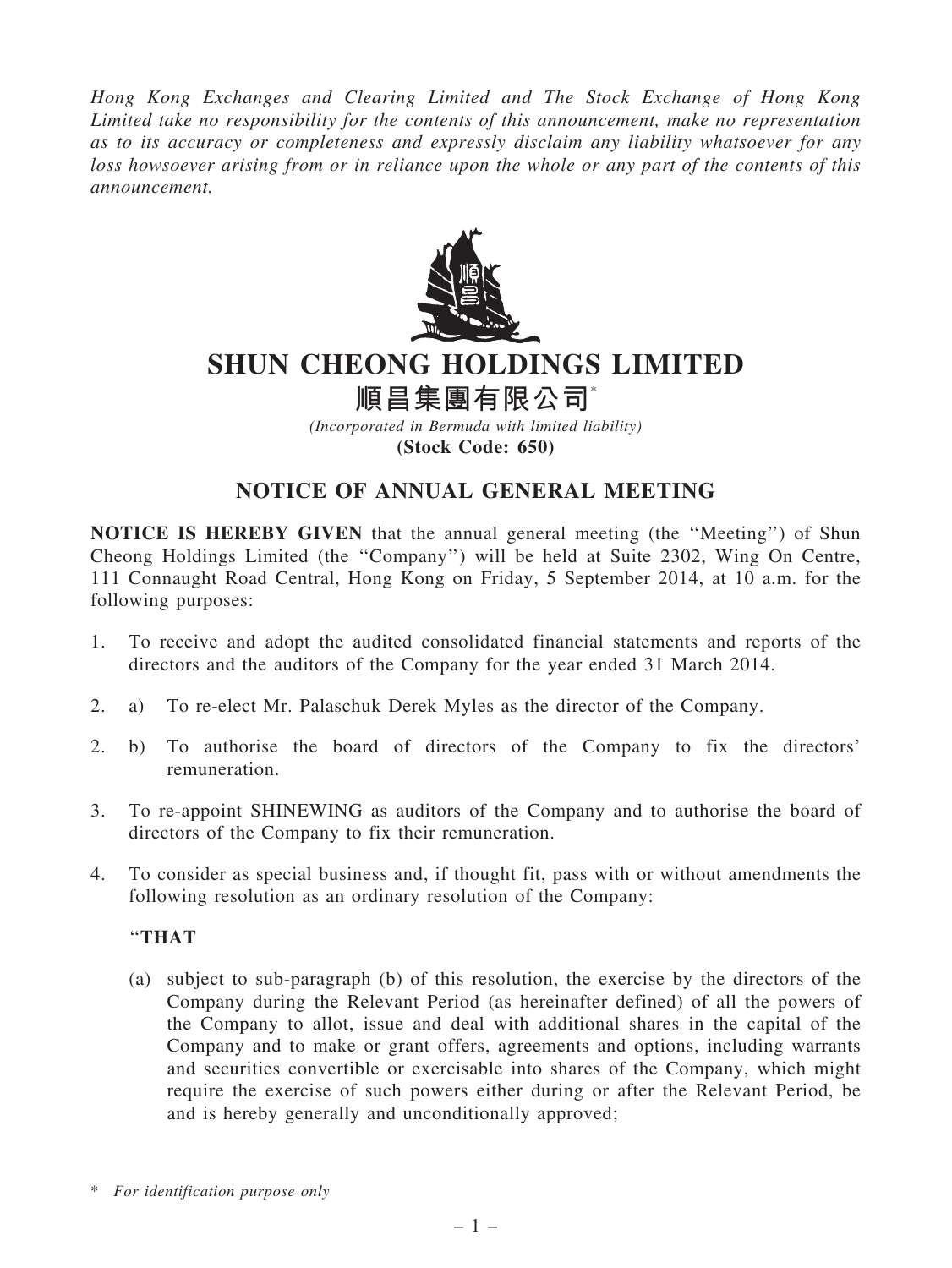- (b) the aggregate nominal amount of the share capital allotted or agreed conditionally or unconditionally to be allotted (whether pursuant to an option or otherwise) by the directors of the Company pursuant to the approval in sub-paragraph (a) of this resolution, otherwise than pursuant to a Rights Issue (as hereinafter defined) or the exercise of subscription or conversion rights under the terms of any warrants of the Company or any securities which are convertible or exercisable into shares of the Company or any share option scheme or any scrip dividends or similar arrangement providing for the allotment of shares in lieu of the whole or part of a dividend on shares of the Company in accordance with the Bye-laws of the Company or a specific authority granted by the shareholders of the Company in general meeting, shall not exceed 20% of the aggregate nominal amount of the issued share capital of the Company on the date of this resolution and this approval shall be limited accordingly; and
- (c) for the purpose of this resolution:

''Relevant Period'' means the period from the passing of the resolution until whichever is the earliest of:

- (i) the conclusion of the next annual general meeting of the Company;
- (ii) the expiration of the period within which the next annual general meeting of the Company is required by the Bye-laws of the Company or any applicable law to be held; and
- (iii) the date on which the authority set out in this resolution is revoked or varied by an ordinary resolution in general meeting.

''Rights Issue'' means an offer of shares in the Company, or any offer of warrants, options or other securities giving rights to subscribe for shares in the Company, open for a period fixed by the directors of the Company to holders of shares on the register on a fixed record date in proportion to their then holdings of such shares (subject to such exclusions or other arrangements as the directors of the Company, after making enquiry, may deem necessary or expedient in relation to fractional entitlements or having regard to any restrictions or obligations under the law of, or the requirements of, any recognised regulatory body or any stock exchange in any territory outside Hong Kong).''

> By Order of the Board Shun Cheong Holdings Limited Cao Jing *Executive Chairman*

Hong Kong, 28 July 2014